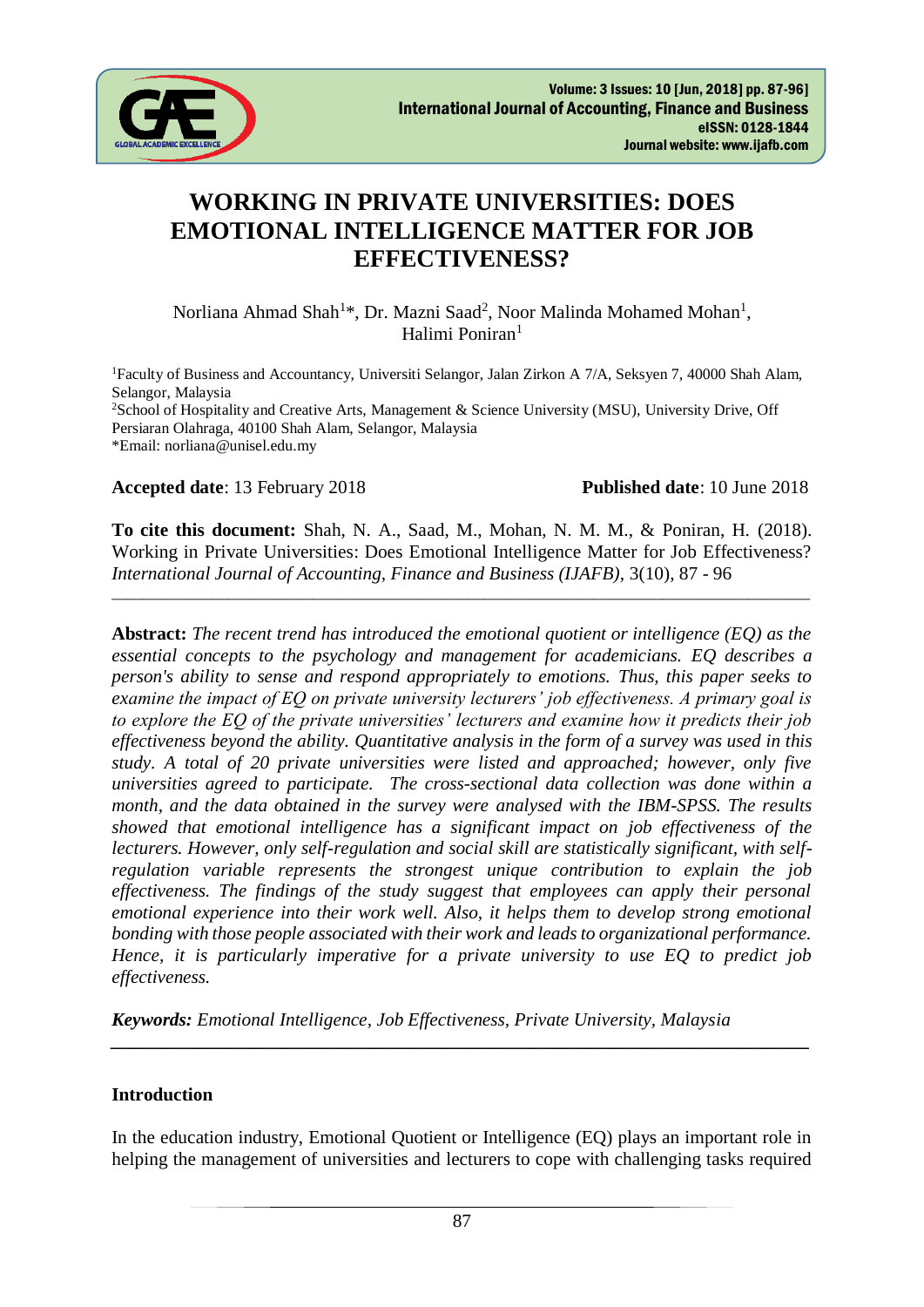in the educational environment. It is crucial for educators to work with balanced or stable emotions in order to meet the needs of today's challenges. The role of academicians today is not only to teach but also to conduct research, produce publications, provide consultation and perform administrative tasks. Ismail et al. (2013) found that there are significant and direct effects of conflict, work burden, and time pressure on job stress among lecturers which in turn influence their health and quality of life. According to Zuraida and Farahiyah (2015), university lecturers today are facing a high level of stress while doing their work.

At present, most of the lecturers in private and public universities are overwhelmed with multiple roles and tasks such as conducting research, attending seminars, presenting projects and being involved in students' and community service activities. With the heavy load of work responsibilities, subsequently, the lecturers tend to experience negative emotions such as tension, hostility, depression, anger, nervousness and frustration (Hassan, Jani, Som, Hamid, & Azizam, 2015).

Lecturers who are not emotionally intelligent cannot recognize emotion within themselves and are therefore unable to plan lives that fulfil them emotionally. This can influence all aspects of their lives, including their jobs and the organizations for which they work. In turn, such a lack of direction can result in problems such as higher turnover in organizations resulting from workers who lack direction, vision and leadership skills.

Furthermore, EQ is an important catalyst for leadership. It helps lecturers to articulate team goals and objectives, to instil enthusiasm in members, to empathize with other people, to establish cooperation, trust, and identity, and to encourage flexibility. Several empirical studies have been found to link the relationship between EQ with job effectiveness. However, there is still a lack of studies regarding which dimensions of EQ that highly affect the effectiveness of lecturers, especially in private institutions. Therefore, the objectives of this study are:

- 1. To assess the impact of EQ on the job effectiveness of private university lecturers.
- 2. To analyse which dimensions of EQ that impact the most on the lecturers' job effectiveness.

# **Literature Review**

# *Job performance and job effectiveness*

Performance is an important criterion in determining the outcome and success in an organization. According to Spector (2009), performance is a combination of structures, according to which employees can identify a set of behaviours. Therefore, job performance is a multiple and extensive area in one's career in which all behaviours that are more narrowly determined is used to define performance (Gasykv, 2008). Informing people on how to perform with hints of defects and deficiencies in their work can improve their performance.

According to Tahir, Saba, and Rabia (2013), performance is defined as the ability of an individual to use knowledge efficiently and effectively. They further discussed that the teacher's performance is based on both aspects: the intellectual and physical factors. Additionally, Kalaiarasi, Amaravathi, and Soniya (2015) stated that job performance is an employee's achievement in his/her job. The performance relates to the efficiency and effectiveness of his/her job effectiveness. Furthermore, Baliessman and Pugh (1984), as cited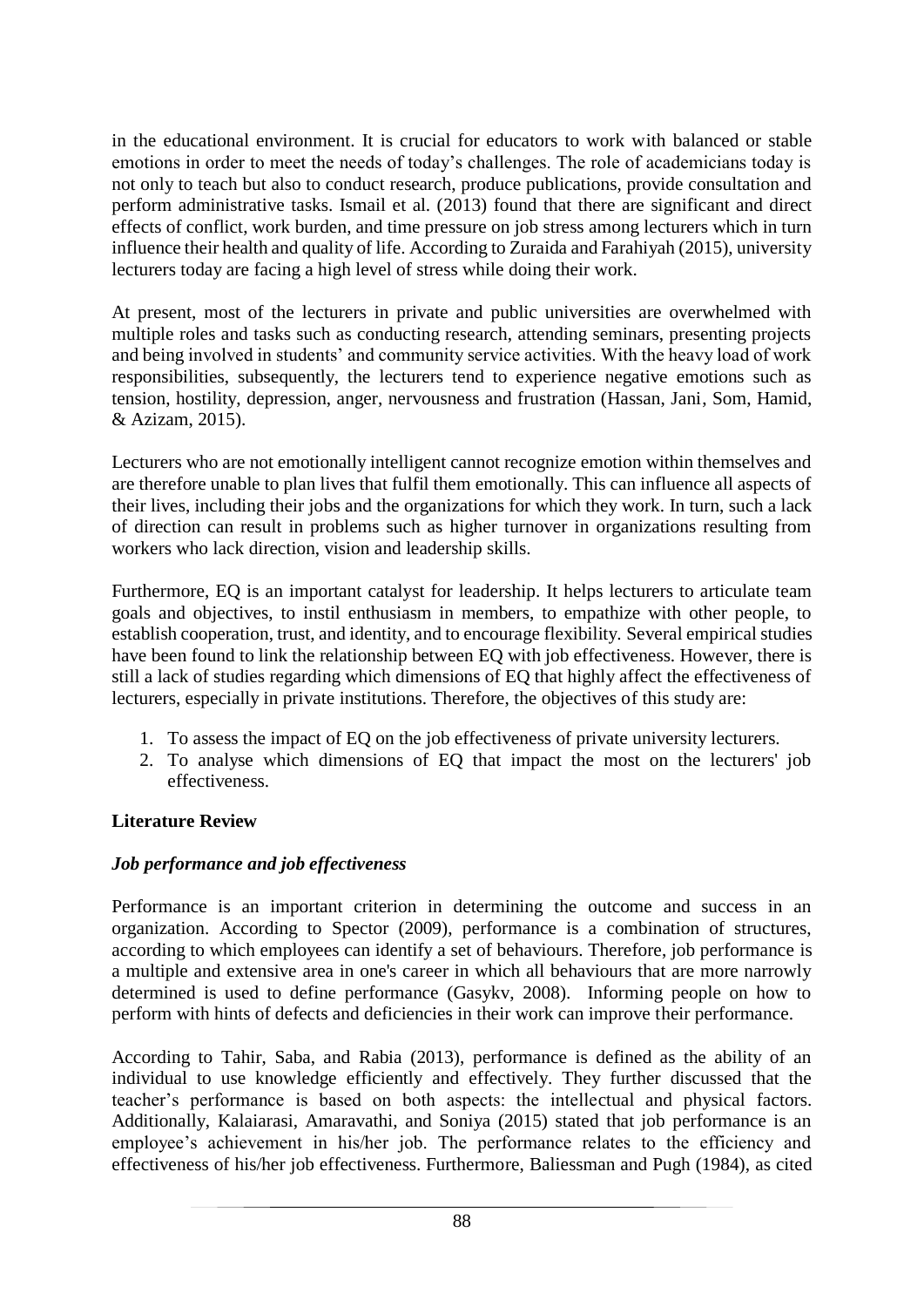in Tahir, Saba, and Rabia (2013), state that the lecturer's performance is measured by the lecturer's activities regarding the writing on the board, spelling, and classroom management. Thus, job effectiveness has a bearing on how well the employee meets the requirements of a job.

Simamore (2006) looked at performance as the level of achievement on tasks performed that make up an employee's job. Meanwhile, Dessler (2006) defines employee performance as the actual achievements of employees compared with the expected accomplishments of employees. Expected work performance achievement standard is structured as a reference so that the employer can see the performance of employees by their position compared to the standard created.

In job performance, job effectiveness is crucial to achieve objectives that have been targeted. According to Drucker (2004), effectiveness is defined as doing the right things. Basow (2000) and Hativa (2000) as cited in Hwang (2006) described effectiveness in teaching as being caring, helpful and knowledgeable. Besides, Money (1992) stated that teachers' effectiveness included knowledge, effective communication, well-organized materials, and skills to motivate and inspire students, being friendly and good in classroom management.

Anderson (2004) summarized the attributes associated with effective lecturers such as certainty, dependability, responsibility, regard, expository reasoning, theoretical reasoning, and drive for development, data looking for, activity, adaptability, responsibility and enthusiasm for learning. Likewise, Chen, Sok and Sok (2007) expressed that a great instructor plays the role as a facilitator, assessor, member and motivator to encourage student interest and give update information.

According to Hwang (2006), student perceived great instructor qualities as organized, proficient, ready to convey, thought about the student, excited about the subject, testing and requesting, while least liked educator characters included uninteresting, ill-equipped, unclear, poor disposition and complicated. As per Delaney, Johnson, Jonson and Treslan (2010), the students need their instructor to converse with them definitively, their notes are efficient and the visuals are utilized for the explanation. Thus, the role of a good lecturer is important to ensure that students understand the subject matter clearly.

Nonetheless, the lecturers ought to be straightforward in the event that they do not know the substance obviously. The students are prepared to acknowledge lecturers who speak the truth about not knowing the response to a question yet will search out the appropriate response and bring it back to class. Effective lecturers are also able to expand instructional time, avoid insignificant materials and give exercises (Delaney et. al, 2010).

From the presented literature, the present study has conceptualised the lecturing effectiveness as having good academic and professional knowledge with a clear concept of the subject matter, thorough preparation of the lesson with clear objectives, organized and systematic presentation of the concepts with proper learning materials, ability to communicate one's knowledge to the students successfully, sound classroom management, positive attitude towards students and colleagues, feedback accountability and ability to understand and motivate students.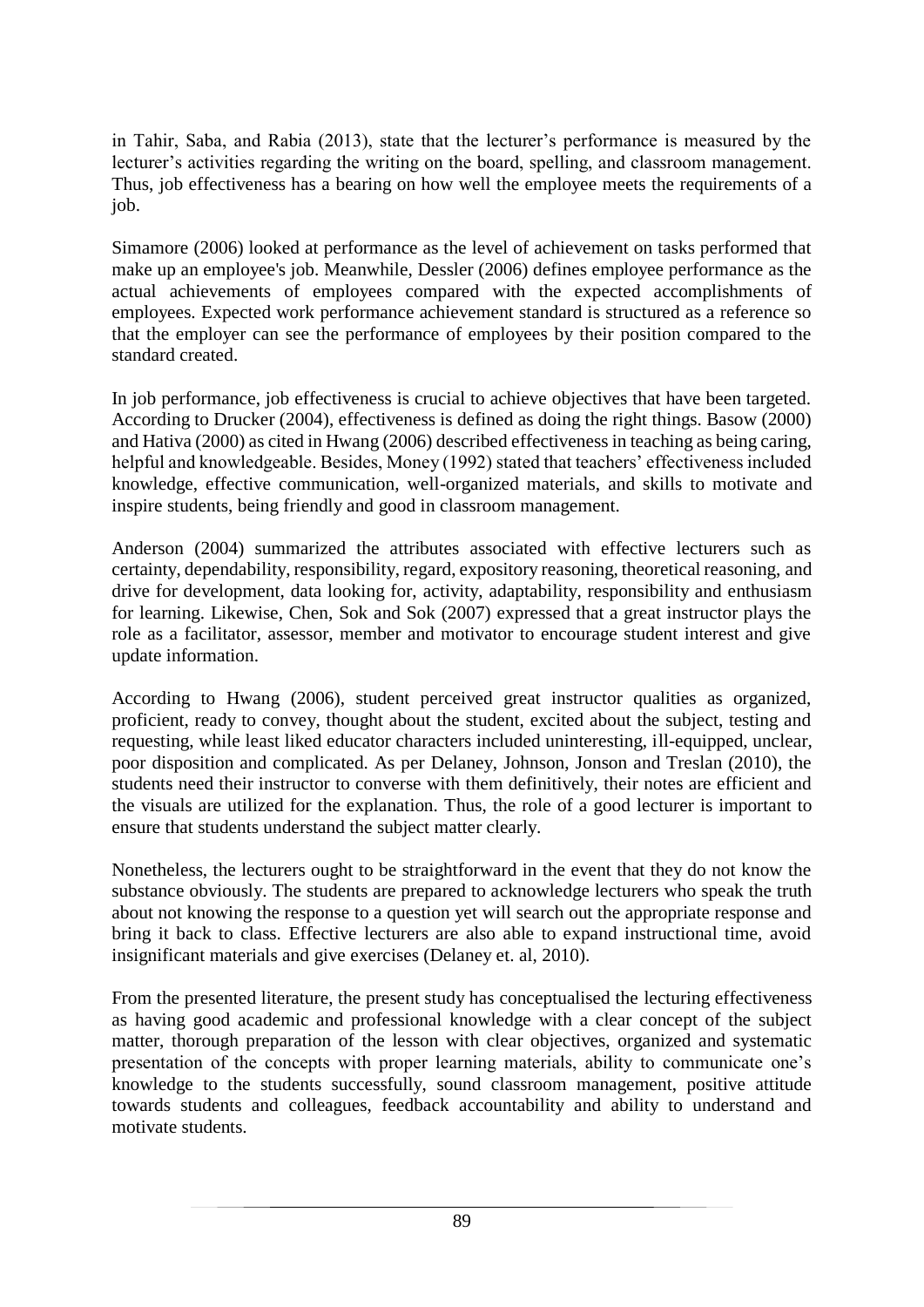# *Emotional Quotient*

EQ has become a popular phrase and also an important component in attaining success in our lives. It appears to be an important set up of psychological abilities that relate to life; the measurement of which is necessary for help and guidance to the needed ones and for self-help. In past literature, two general models were proposed to explain the concept of EQ. One is skillbased model proposed by Mayer and Salovey (Mayer, 1997) while the other approach was proposed by Bar-on (1997). Mayer and Salovey (1993) defined EQ as the ability to monitor one's own feelings and emotions to discriminate among them and to use this awareness of emotions to guide one's thinking and action.

According to Bar-On (2006), there are five areas of EQ, each consisting of a number of competencies, namely Intrapersonal (emotional self-awareness, self-regard, assertiveness, independence and self-actualization); Interpersonal (empathy, social responsibility and interpersonal relations); Adaptability (reality testing, flexibility and problem solving); Stress management (stress tolerance and impulse control); and General mood (happiness and optimism) (Bar-On, 2006). Furthermore, Goleman (1998) reformulated EQ on a theory of organizational and job effectiveness. All these models share a common core of basic concepts including self-awareness, self-management, social awareness, and relationship management.

Meanwhile, Salovey and Mayer (1993) categorized EQ into five aspects of dominance which are self-awareness, emotional management, self-motivation, empathy and interpersonal skills. Furthermore, Goleman (2000) had proposed the competency-based model of EQ consisting of four major clusters, self-awareness, self-management, social awareness and relationship management. Therefore, EQ, in this study, is based on three models from Salovey and Mayer (1993), Bar-On (2006) and Goleman (2000). Based on the three models, this study selected five components: self-awareness, self-regulation, self-motivation, social awareness, and social skills.

According to Goleman (1998), self-awareness is viewed as having a clear perception of your personality, including strengths, weaknesses, thoughts, beliefs, motivation, and emotions. It is also a way to identify a person's emotions and how it could affect others. Other than that, selfregulation is the ability to monitor and control our behaviour, emotions, or thoughts, altering them in accordance with the demands of the situation (Education.com).

As for self-motivation, Goleman (1995) defined it as the ability to set goals and to remain focused and positive despite setbacks that may occur during setting goals. People with selfmotivation can find a reason and strength to complete a task, even during challenging times, without giving up or needing others to encourage them.

Social awareness is important to let individuals be aware of the problems that different societies and communities face on a daily basis. Kalaiarasi, Amaravathi, and Soniya (2015) defined social awareness as having empathy, understanding and sensitivity to the feelings, thoughts and situations of others. Lastly, social skills refer to a person's talents in managing the relationship with others and building systems also called people skills (Schuetz, 2011). People who have worked on developing strong interpersonal skills are usually more successful in both their professional and personal lives.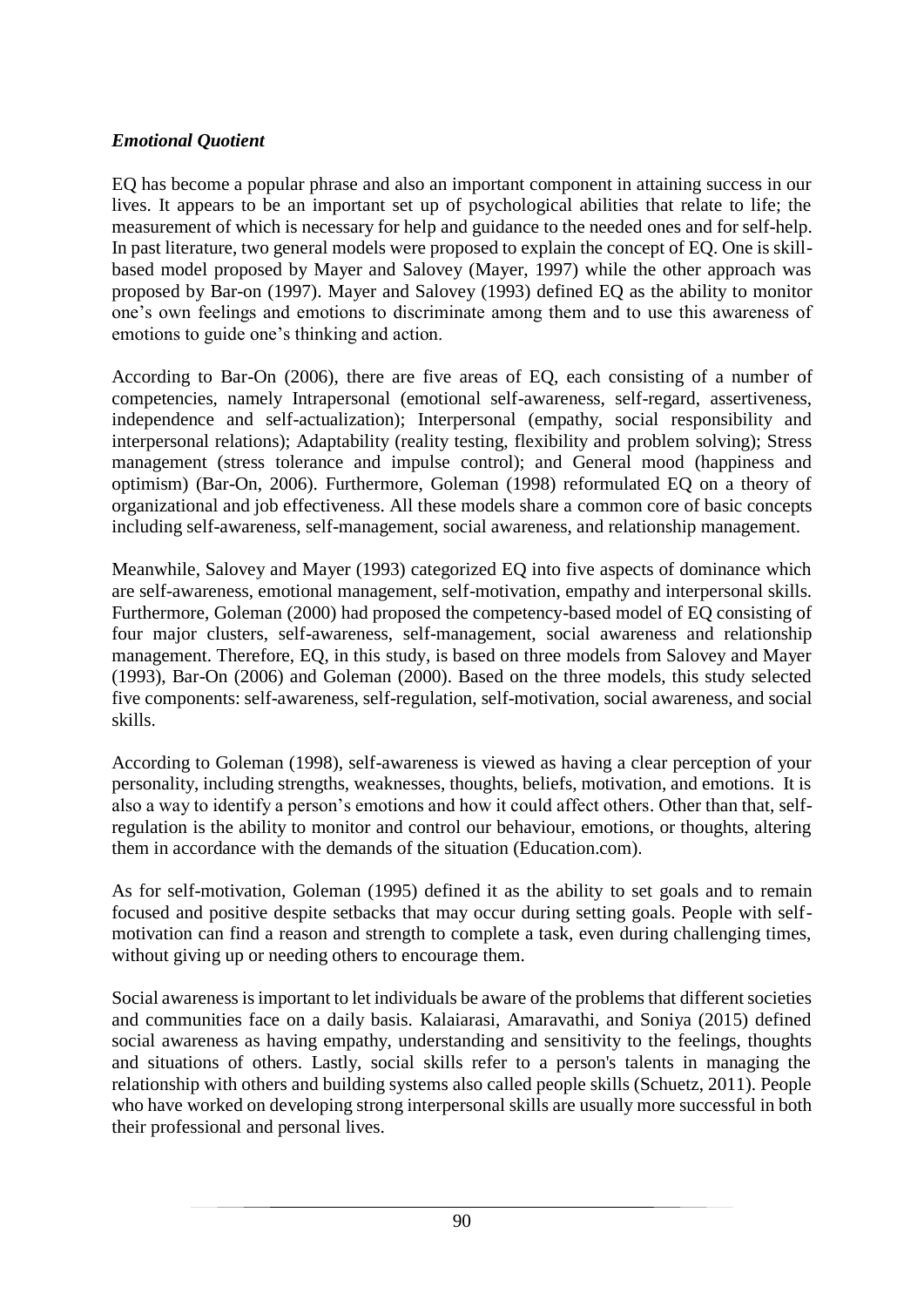# *Empirical Studies on Emotional Intelligence and Job Effectiveness*

Many studies have been done to show the relationship between EQ and job effectiveness. In a study done by Ajeya Jha and Indoo Singh (2012) on EQ and job effectiveness, the EQ dimensions included self-awareness, empathy, integrity, self-motivation, emotional stability, managing relations, self-development, values orientation, commitment and altruism. The study surveyed 250 respondents. *Teacher Effectiveness Scale* (TES) and *Teacher Rating Scale* (TRS) were used to measure teaching effectiveness. The finding showed that there is a positive correlation between EQ and teaching effectiveness.

Furthermore, Narehan, Syahrina, Rohana, Nur Zainie, and Nor Azmaniza (2015) studied EQ which consisted of interpersonal skills, personal leadership skills, self-management skills and intrapersonal skills. The measurement for teaching effectiveness was conducted using the Student Evaluation of Teaching Effectiveness (SETE). The finding showed that there was a positive and significant relationship between overall EQ skills and overall teaching effectiveness. The 155 respondents were lecturers and the required information was gathered through the distribution of questionnaires. The results revealed that lecturers with high EQ tend to have higher self-confidence and were more committed towards their job.

Based on the study done by Akitayo and Babalola (2012), there was a significant relationship between EQ and workers' job performance, job satisfaction, job involvement and organizational commitment. Additionally, results from Elizabeth and Steven (2007) showed that team leaders' EQ was significantly related to the presence of emotionally competent group norms on the teams they led and that emotionally competent group norms are related to team performance.

In recent findings by Siti Asiah, Syahrina, Mary and Peter (2015), the scholars found that teaching effectiveness was significantly related with all five components of EQ at 0.1 levels. This study was conducted on 275 lecturers from both public and private universities using random sampling techniques. The results indicated that self-management has the strongest relationship while interpersonal has the weakest relationship with teaching effectiveness.

Therefore, based on these findings, the current study has developed a research framework (see Figure 1) which proposed a significant relationship between EQ and job effectiveness.



**Figure 1: Theoretical framework**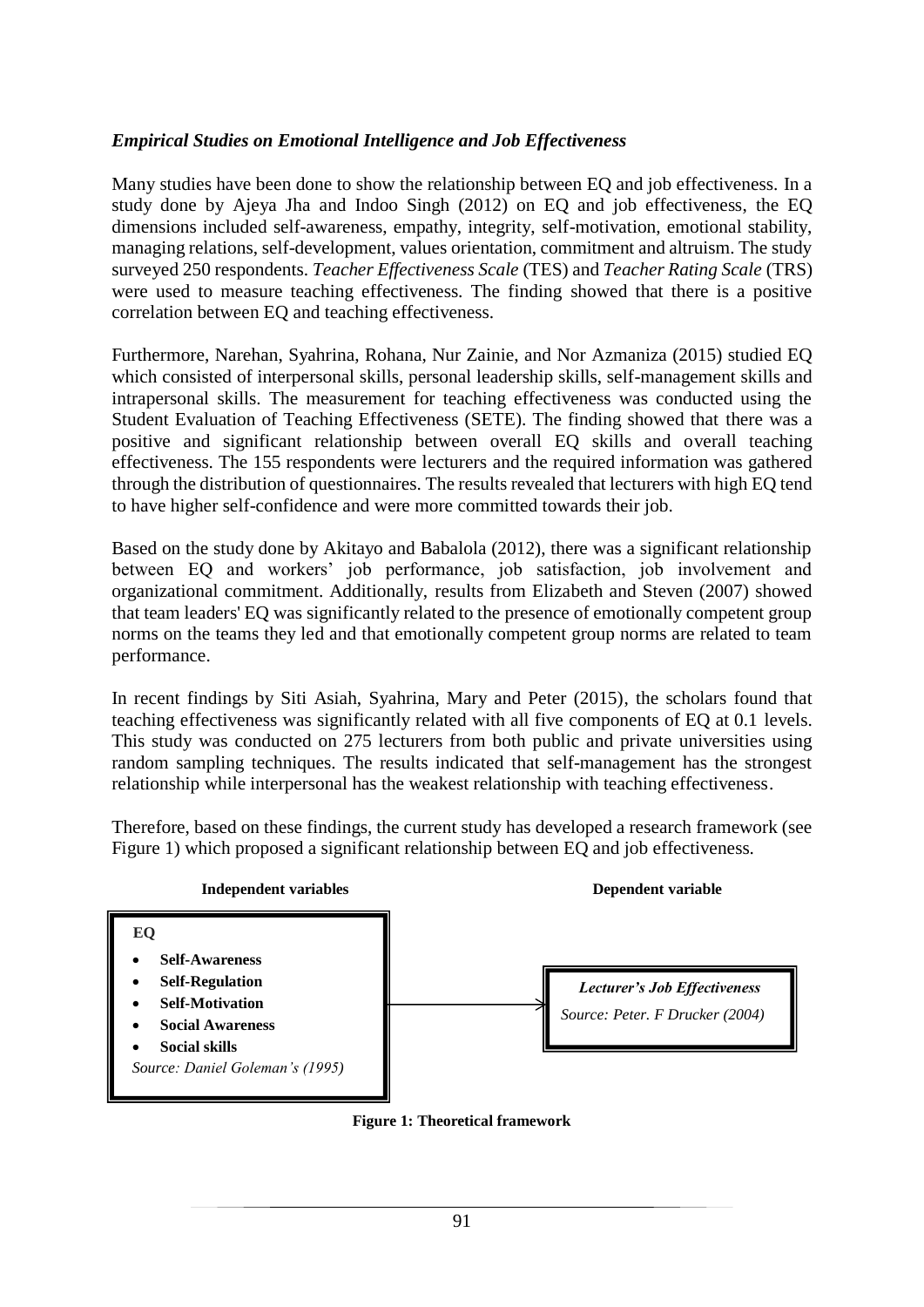#### **Research Methodology**

The target population for this study is the lecturers who are working in private higher education institutions. Twenty private universities were carefully selected in Selangor. For this purpose, a stratified random sampling procedure was used for selecting the respondents.

In order to satisfy the objectives of this research, a quantitative research was decided for the data collection. A questionnaire survey was designed because it is best served to answer the questions and the purposes of the study. The question-items asked the respondents on demographic characteristics; EQ that consists of self-awareness, self-regulation, selfmotivation, social awareness, and social skills; and the job effectiveness. Using the 6-point Likert scale, ranging from 1 as "strongly disagree" to 6 as "strongly agree," this study measured the study variables by adopt-and-adapting an instrument developed by Rensis Likert (1932).

In examining the hypothesis postulated for this study; the impact of EQ on the job effectiveness, the collected data was computed into the IBM-SPSS version 23 for Windows. Subsequently, the data was cleaned and used for further analyses such as the descriptive statistics, item-total correlation analysis, and multiple regressions.

#### **Data Analysis**

Of a total of 20 private universities that were approached; only five universities agreed to participate in the study; which 27 lecturers completed the questionnaire survey. The results show that the female respondents dominated the survey by 70% and most of them are aged between 26 and 35 years old (53%). In term of academic qualifications, the respondents earned the master degree as the highest qualification (75%). About 66% of the respondents are holding a lecturer position, and they have been working between two to five years in the academic field.

### *The Impact of EQ on Job Effectiveness*

Prior to the assessment of the EQ's impact on job effectiveness, this study at first tested the validity and reliability of the measurement and ensured that the values of Cronbach's Alpha are above .7, meeting the suggested cut-off point. All dimensions of EQ and job effectiveness achieved high reliability, that ranged between .7 and .8. Each Cronbach Alpha, mean scores, standard deviations, and total items are presented in Table 2.

|                  | Cronbach |        |                       |              |
|------------------|----------|--------|-----------------------|--------------|
|                  | Alpha    | Mean   | <b>Std. Deviation</b> | No. of Items |
| Self-awareness   | .858     | 4.9417 | .60112                |              |
| Self-regulation  | .797     | 4.7528 | .59971                | 5            |
| Social Awareness | .694     | 4.8839 | .54808                | 4            |
| Self-motivation  | .824     | 4.8839 | .60733                | 4            |
| Social Skills    | .734     | 4.3740 | .55226                | 4            |
| Effectiveness    | .843     | 4.7992 | .65846                | 4            |

# **Table 2: Cronbach Alpha and Descriptive Statistics**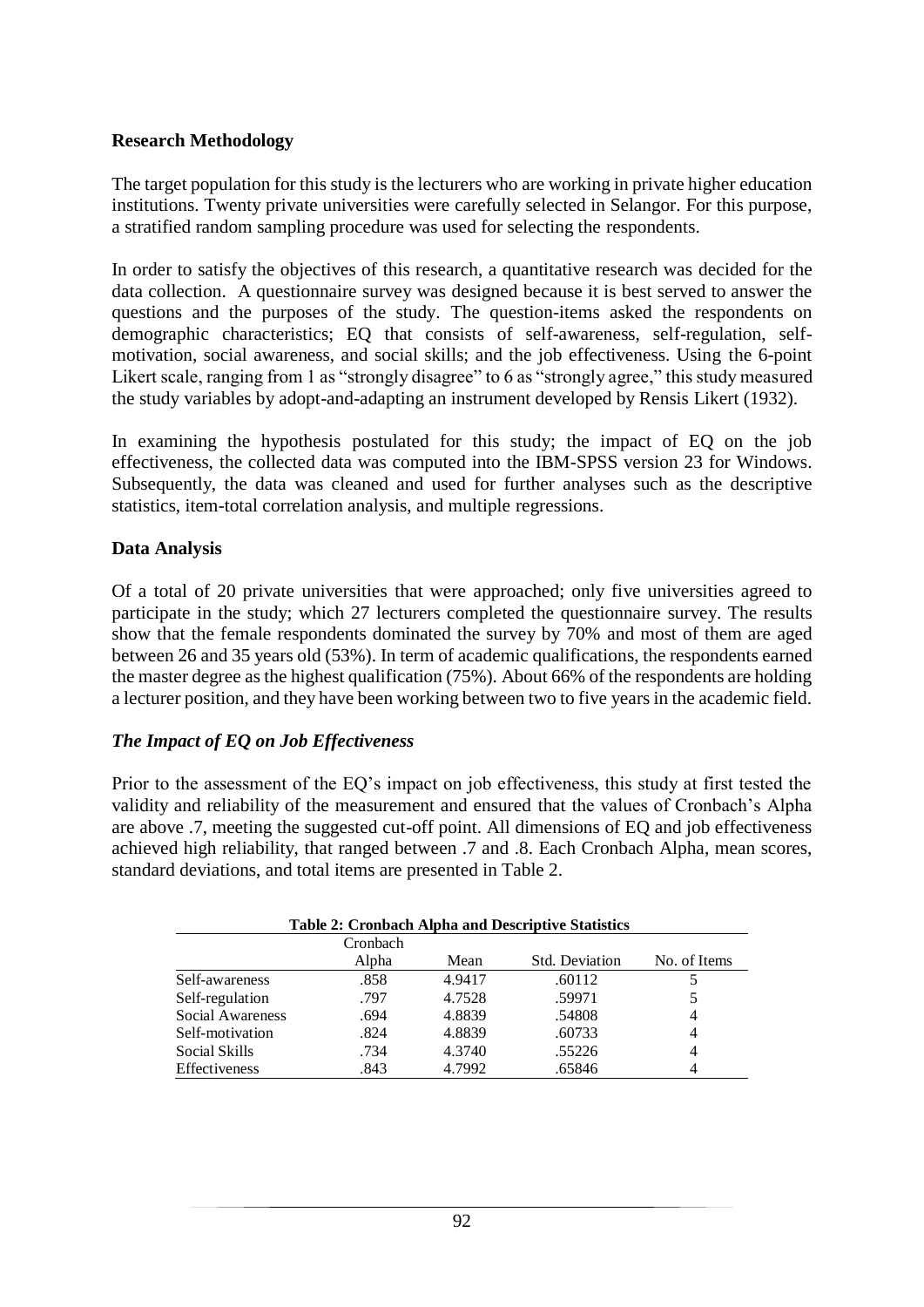This study also checked the correlation results for all variables as shown in Table 3.

|                  | effectiveness Awareness | Self-     | Self-<br>Regulation Awareness Motivation Skill | Social                 | Self-  | Social |
|------------------|-------------------------|-----------|------------------------------------------------|------------------------|--------|--------|
| Effectiveness    |                         |           |                                                |                        |        |        |
| Self-Awareness   | $.538***$               |           |                                                |                        |        |        |
| Self-Regulation  | $.626***$               | $.617***$ |                                                |                        |        |        |
| Social Awareness | $574***$                | $.612***$ | .589***                                        |                        |        |        |
| Self-Motivation  | $.597***$               | $.700***$ | $.610***$                                      | $.709***$<br>$.421***$ |        |        |
| Social Skill     | $.506***$               | $.230**$  | $.370***$                                      |                        | 431*** |        |

**Table 3: Pearson Correlations**

Accordingly, to test the hypothesis, the multiple regression analysis was performed. This study predicted that EQ influences job effectiveness. The output of regression in Table 4 revealed that 53.4% variance in job effectiveness is explained by the EQ ( $R^2 = .534$ , Adjusted  $R^2 = .515$ ). The model is significant (F=27.767; *p*=.000); indicating the positive relationship between EQ and job effectiveness (Table 5). Therefore, the hypothesis is supported.

In the studies of Iskandar et al., (2009) and Narehan et al., (2015) the links between EQ and job effectiveness showed that employees with higher levels of EQ demonstrated at a higher level of job effectiveness. This study found a similar pattern among lecturers indicating that those with high job effectiveness take the initiative whenever they can and make sure that their work is done to the highest standards.

#### **Table 4: Model Summary<sup>b</sup>**

|                                                                                  |                   |                                          |                          |      | Std. Error of the |  |
|----------------------------------------------------------------------------------|-------------------|------------------------------------------|--------------------------|------|-------------------|--|
| Model                                                                            | R                 | R Square                                 | <b>Adjusted R Square</b> |      | Estimate          |  |
|                                                                                  | .731 <sup>a</sup> | .534                                     |                          | .515 | .45853            |  |
| a. Predictors: (Constant), Social Skill, Self-Awareness, Self-Regulation, Social |                   |                                          |                          |      |                   |  |
| Awareness, Self-Motivation                                                       |                   |                                          |                          |      |                   |  |
|                                                                                  |                   | b. Dependent Variable: Job effectiveness |                          |      |                   |  |

|       | Table 5: ANOVA <sup>a</sup> |                       |     |             |        |                   |  |
|-------|-----------------------------|-----------------------|-----|-------------|--------|-------------------|--|
| Model |                             | <b>Sum of Squares</b> | df  | Mean Square |        | Sig.              |  |
|       | Regression                  | 29.190                |     | 5.838       | 27.767 | .000 <sup>b</sup> |  |
|       | Residual                    | 25.440                | 121 | .210        |        |                   |  |
|       | Total                       | 54.630                | 126 |             |        |                   |  |
|       |                             |                       |     |             |        |                   |  |

a. Dependent Variable: Job effectiveness

b. Predictors: (Constant), Social Skill, Self-Awareness, Self-Regulation, Social Awareness, Self-Motivation

Table 6 presents the coefficient results. However, the coefficients at 95% confidence interval witnessed that the EQ from the subset of self-regulation, and social skills were the only variables that uniquely and statistically contributed to impact on the lecturers' job effectiveness. Specifically, the unique contribution from the self-regulation was 33.3% (*p*=.001), whereby the social skills was 31.1% (*p*=.000).

The coefficients' results were consistent with the previous study done by Money (1992) as cited in Hwang (2006), where teachers' effectiveness included knowledge, effective communication, well-organized materials, skills to motivate and inspire students, being friendly, and sound classroom management.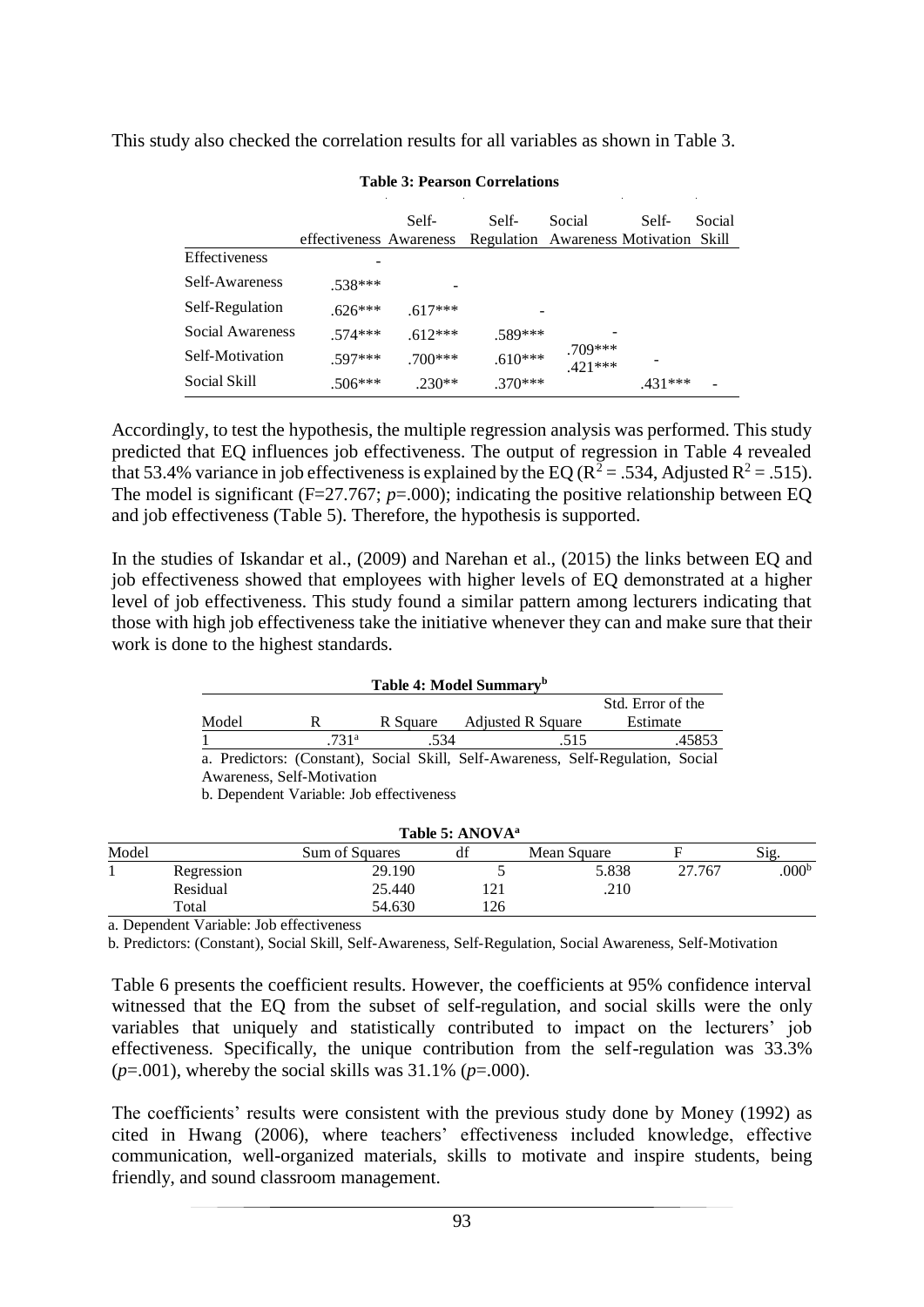| Table 6: Coefficients"                                       |         |            |      |                 |      |  |  |
|--------------------------------------------------------------|---------|------------|------|-----------------|------|--|--|
| <b>Unstandardized Coefficients Standardized Coefficients</b> |         |            |      |                 |      |  |  |
| Model                                                        | В       | Std. Error | Beta |                 | Sig. |  |  |
| 1 (Constant)                                                 | $-.202$ | .441       |      | $-.458.648$     |      |  |  |
| Self-Awareness                                               | .145    | .104       |      | .132 1.387 .168 |      |  |  |
| Self-Regulation                                              | .333    | .095       |      | .303 3.512 .001 |      |  |  |
| Social Awareness                                             | .139    | .113       |      | .116 1.231 .221 |      |  |  |
| Self-Motivation                                              | .136    | .113       |      | .125 1.199 .233 |      |  |  |
| Social Skill                                                 | .311    | .086       |      | .261 3.637 .000 |      |  |  |

**Table 6: Coefficients<sup>a</sup>**

a. Dependent Variable: Job effectiveness

Based on above table, the results supported the main objective of this study, which was to analyse which dimensions of EQ gave the highest impact towards lecturers' job effectiveness. Self-regulation was found out as the strongest contributor, followed by social skills among the EQ sub-dimensions.

### **Discussion**

This study found a positive correlation between EQ and job effectiveness among lecturers in private Higher Education Institutions. It shows that EQ predicts lecturers' ability to regulate themselves, manage other people, and achieve success. Furthermore, this research also showed a link between EQ and career success whereby the lecturers with higher EQ demonstrated an excellent knowledge of the subject area. In previous literature, EQ was related with job effectiveness, and this study confirmed that EQ predicts job effectiveness among private university lecturers. In other words, when lecturers have a higher EQ level, their outputs tend to achieve work target and also satisfy the students' needs.

Demographic factors also played an essential role in achieving the objectives. Based on the results, it showed that a majority of the respondents were aged between the range of 26 to 35 years old which is considered young and a majority of them have between 2 to 5 years working experience in the academic field. It shows that young people are more energetic and ambitious. They are enthusiastic about their first job, with an intense eagerness to learn and develop their career path.

Furthermore, the empirical data showed that self-regulation and social skills have a strong relationship with job effectiveness. Therefore, it can be said that lecturers can manage their emotions well and stay focused even under pressure. Staying composed, focused, and productive under pressure is all about an individual's mentality. Lecturers that can handle any arising issues successfully are able to channel their emotions well resulting in proper behavior. They are caring and considerate, and even if they do not find a solution to the problem, they usually leave feeling more hopeful and optimistic.

Also, lecturers with higher EQ can also maintain personal relationships with work associates and can lead by example. A good lecturer can positively influence the people around them by building trust. Trust is vital in gaining respect and building a positive relationship. It can be said that lecturers with high EQ have strong relationships, and they manage difficult situations calmly and effectively. They can manage disputes, are excellent communicators, and are masters at building and maintaining relationships. Hence, it is particularly imperative for a private university to use EQ to predict job effectiveness.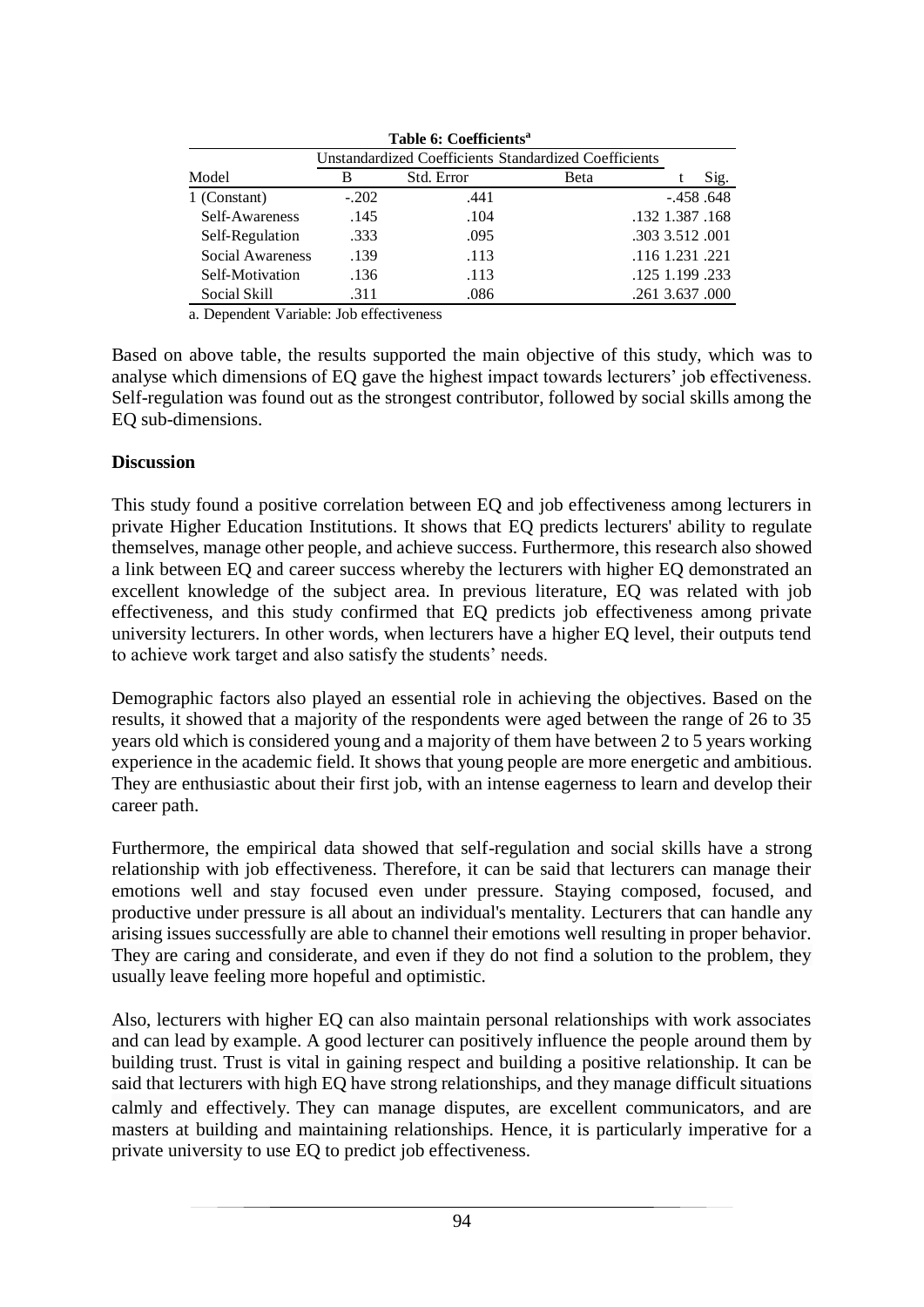#### **Conclusion and Recommendation**

In conclusion, this paper emphasized the importance of EQ that covered five main areas: selfawareness, self-regulation, social awareness, self-motivation, and social skills. It is, of course, important to have good communication with others and is, therefore, a gateway to better learning, friendships, career success and employment.

The Pearson correlations results showed that two dimensions of EQ: self-regulation and social skills were significantly related to job effectiveness. According to Slaski and Cartwright (2003), EQ can be taught and learnt. Therefore, it is recommended that organizations place emphasis on the training and development programs of their employees on the EQ aspect to let them learn how to manage their own emotions when dealing with other people while performing their jobs.

The focus population in this study was the private university lecturers. However, lack of cooperation from several selected private universities due to the confidential information had limited this study. Thus, further studies could introduce the impact of the EQ on other factors like service quality, efficiency or job performance. Furthermore, other researchers can also focus on the other intelligence such as spiritual intelligence to know more in depth about people's spiritual level and how it can affect their job effectiveness or job performance.

#### **Acknowledgements**

The researchers would like to thank Universiti Selangor, particularly Centre for Research and Industrial Linkages (CRIL) (grant no: GPB-UNISEL17/SS-003) for their financial support in completing this research.

### **References**

- Akintayo, D. I., & Babalola, S. S. (2012). The impact of EQ on workers' behavior in industrial organizations*, Journal Human & Social Science.*
- Anderson L. W. (2004). Increasing teacher effectiveness, Paris, *UNESCO: International Institute for Educational Planning*, pp. 21.
- Bar-On, R. (2006). The Bar-On model of Emotional-Social Intelligence (ESI). *Psicothema*, 18 (sup), 13-25.
- Bar-On, R. (1997). Emotional Quotient Inventory (EQ-i): Technical manual. Toronto, *Canada: Multi-Health Systems.*
- Chen C. Y., Sok P., and Sok K. (2007). Benchmarking potential factors leading to education quality: A study of Cambodian higher education," *Quality Assurance in Education*, vol. 15, no. 2, pp. 128-148.
- Delaney J, Johnson A. N., Johnson T. D., and Treslan D. L. (2010). Students' Perceptions of Effective Teaching in Higher Education, Memorial University of Newfoundland, *Distance Education and Learning Technologies.*
- Dessler, G. (2006). *Human Resources Management* (7th ed). USA: Prentice Hall International Inc.
- Elizabeth S. K., & Steven B. W. (2007). EQ competencies in the team and team leader: A multi-level examination of the impact of EQ on team performance. *Journal of Management Development, 27*, 55-75.